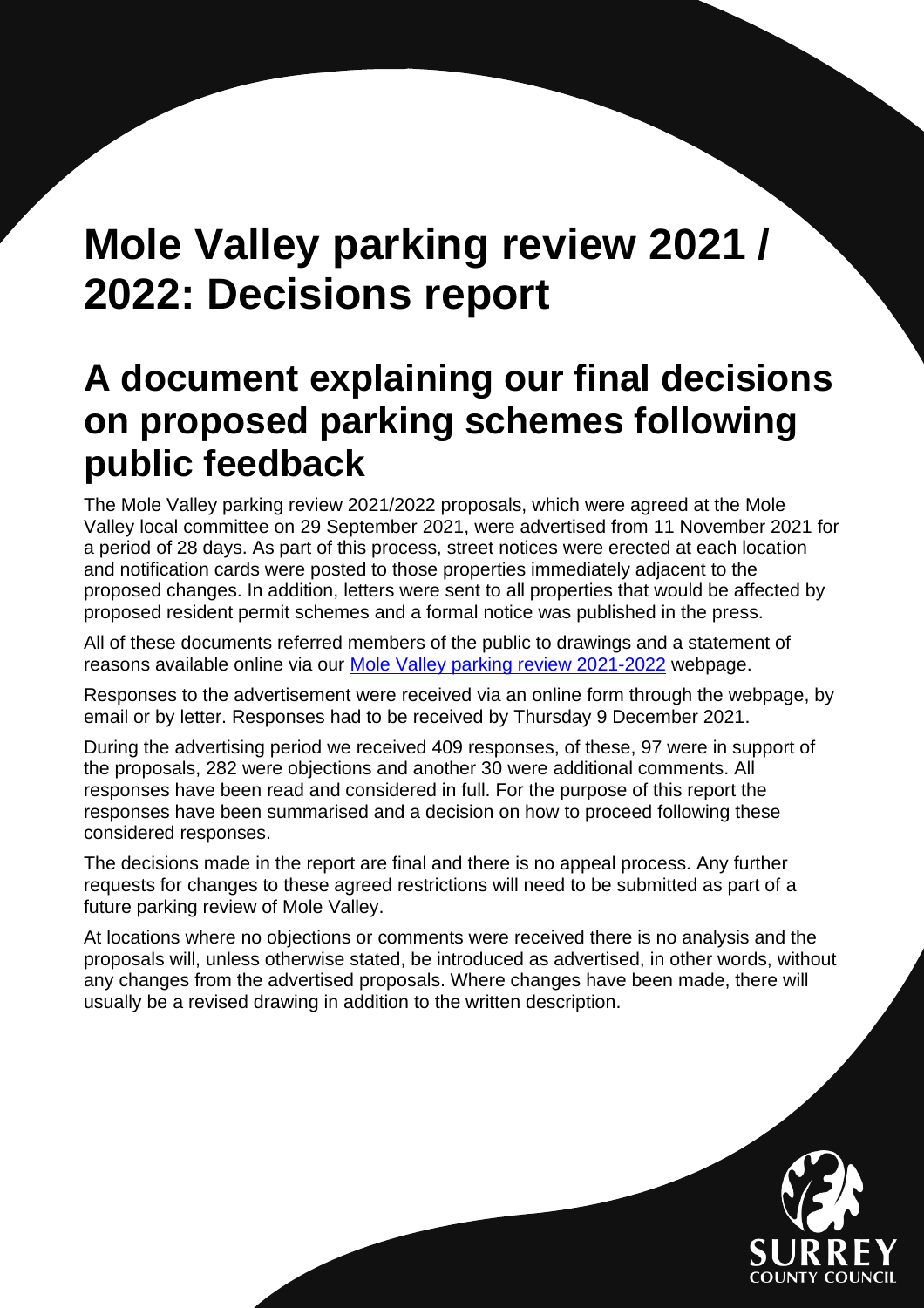| <b>Contents</b> |                |
|-----------------|----------------|
|                 |                |
|                 |                |
|                 |                |
|                 |                |
|                 |                |
|                 |                |
|                 |                |
|                 |                |
|                 |                |
|                 |                |
|                 |                |
|                 |                |
|                 |                |
|                 |                |
|                 |                |
|                 |                |
|                 |                |
|                 |                |
|                 |                |
|                 |                |
|                 |                |
|                 |                |
|                 |                |
|                 |                |
|                 |                |
|                 |                |
|                 |                |
|                 |                |
|                 |                |
|                 |                |
|                 |                |
|                 |                |
|                 |                |
|                 |                |
|                 |                |
|                 |                |
|                 | $\overline{2}$ |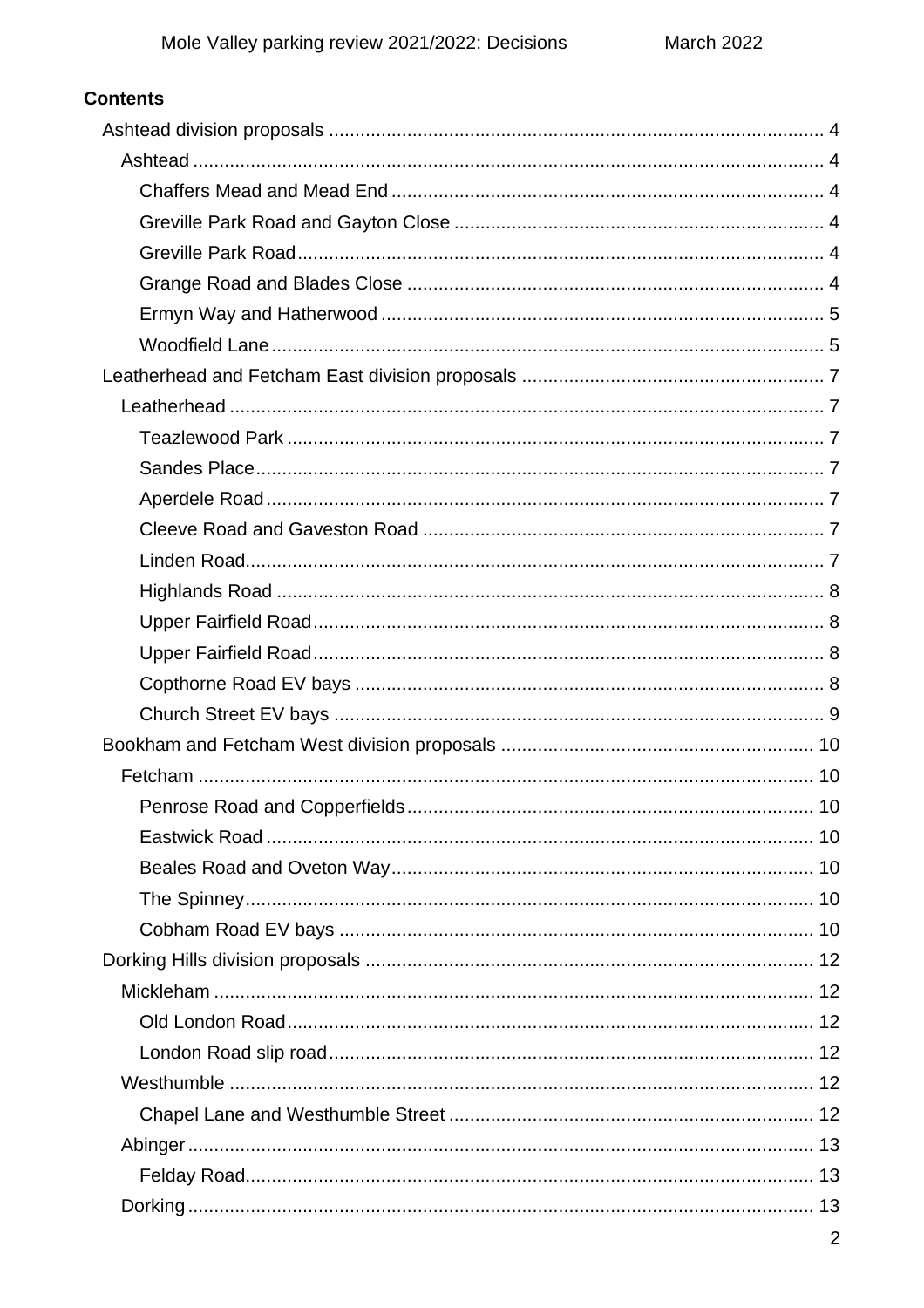| Holmsdale Road, Holmbury Drive, Abinger Close, Shelwood Drive and Spook Hill 16 |  |
|---------------------------------------------------------------------------------|--|
|                                                                                 |  |
|                                                                                 |  |
|                                                                                 |  |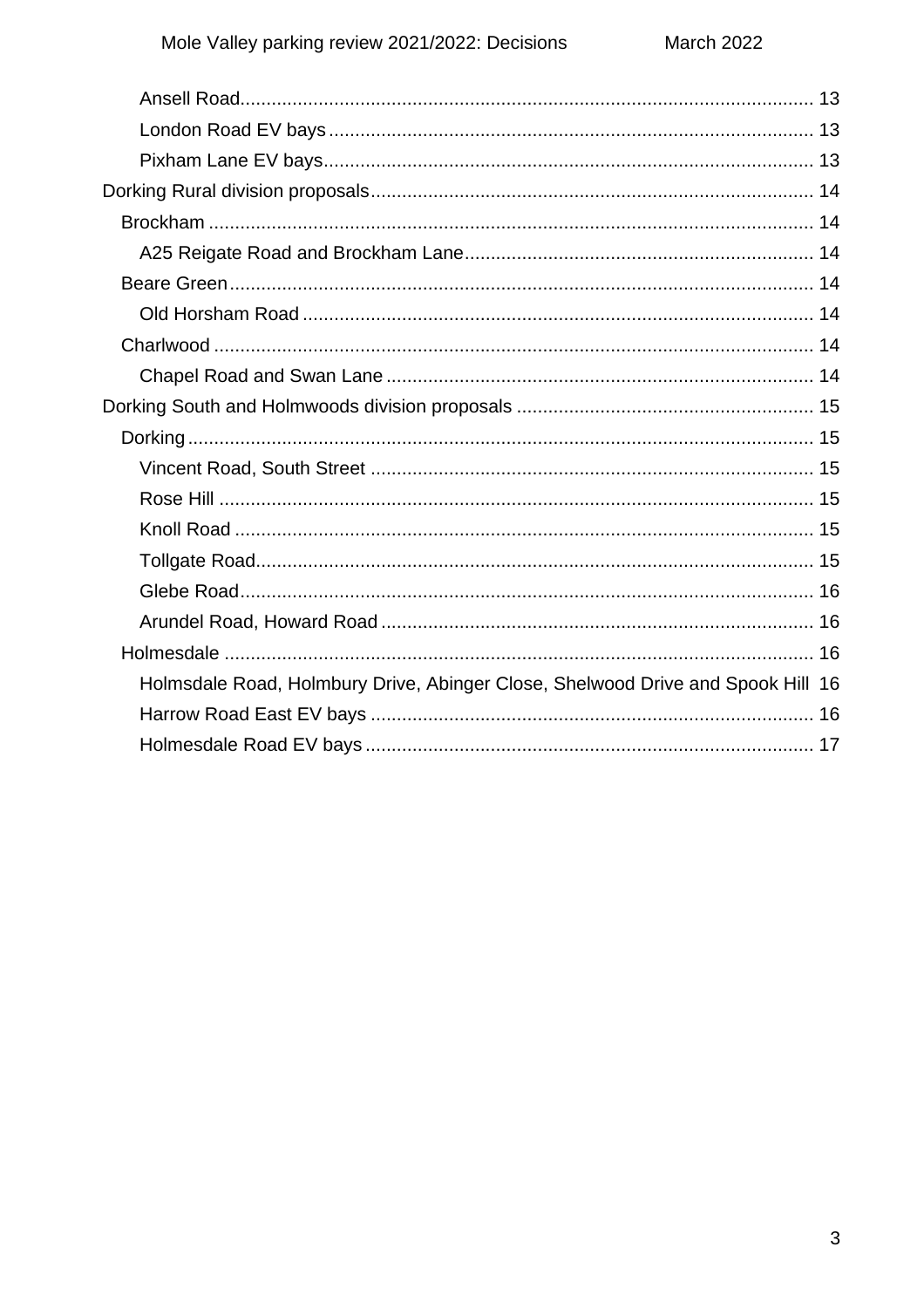# <span id="page-3-0"></span>**Ashtead division proposals**

The county councillor for this division is [Chris Townsend.](https://mycouncil.surreycc.gov.uk/mgUserInfo.aspx?UID=189)

# <span id="page-3-1"></span>**Ashtead**

# <span id="page-3-2"></span>**Chaffers Mead and Mead End**

### **Feedback**:

- Objections: 39
- Support: 1
- Other comments: 1
- Final decision is not to proceed with this proposal

## **Analysis:**

The proposal was to introduce double yellow lines on the junction to prevent obstructive parking and improve access to and from Mead End. The consensus is that this proposal will greatly reduce the amount of parking available for residents in the road and that the perceived issues do not exist. This proposal was shown on drawing number 1.

# <span id="page-3-3"></span>**Greville Park Road and Gayton Close**

## **Feedback:**

- Objections: 1
- Final decision is to proceed as advertised

## **Analysis:**

The proposal was to Introduce double yellow lines on the junction to prevent obstructive parking and improve access to and from Mead End. The objection is asking where parents should park when dropping children off at school, however parking on a junction is not a safe option for any drivers and the proposal will not significantly reduce parking in the area. This proposal was shown on drawing number 2.

# <span id="page-3-4"></span>**Greville Park Road**

### **Feedback:**

- Support: 1
- Other comments: 1
- Final decision is to proceed as advertised

### **Analysis:**

The proposal was to introduce a single yellow line restriction operating from Monday to Saturday, 8am to 6pm, on the south western side between Park Road and The Street. The feedback suggested that more restrictions are needed on Greville Close. This proposal was shown on drawing 2.

# <span id="page-3-5"></span>**Grange Road and Blades Close**

- Objections: 34
- Other comments: 8
- Support: 21
- Final decision is to proceed as advertised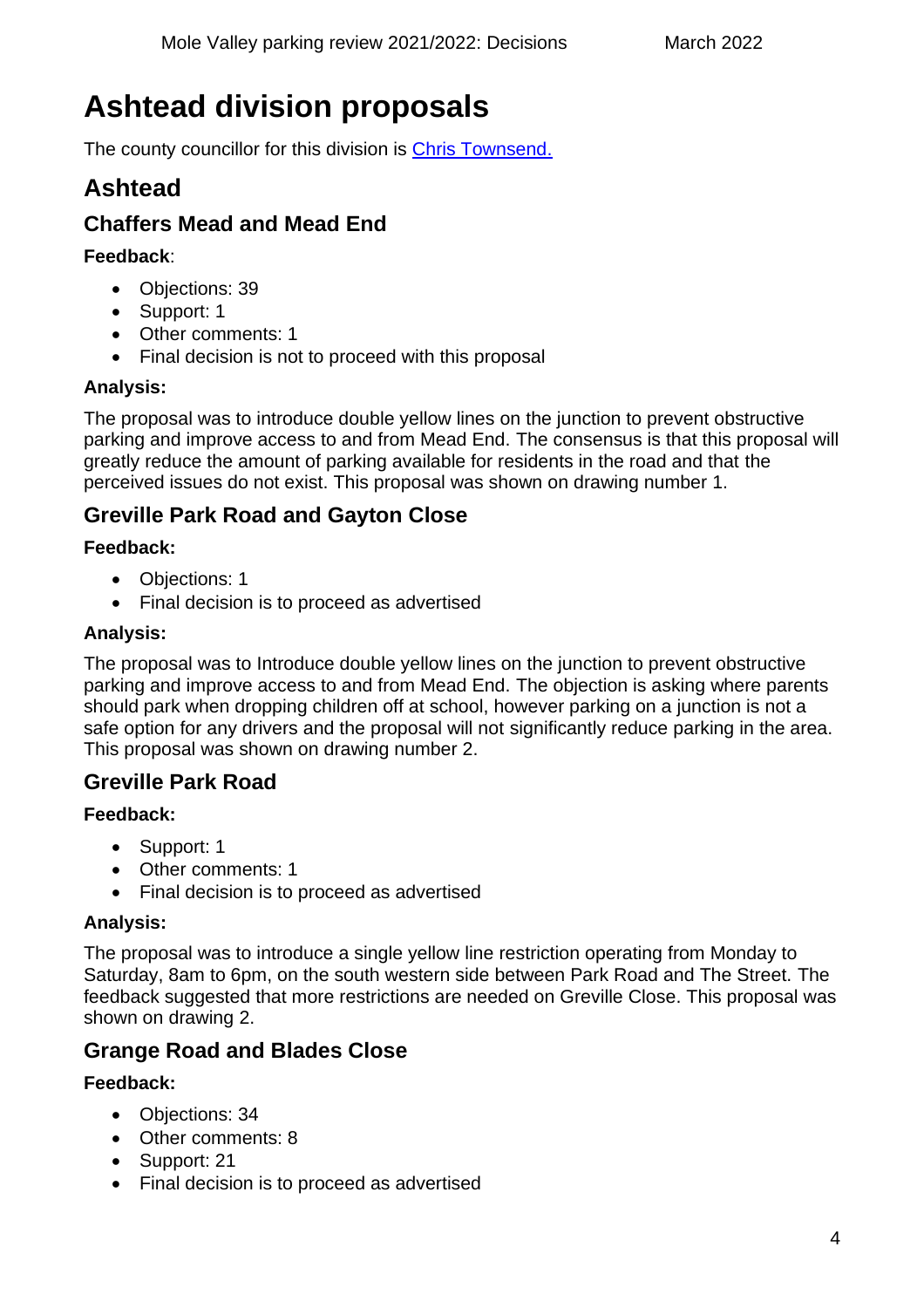### **Analysis:**

Following receipt of a petition, we had been asked to introduce a single yellow line restriction operating from Monday to Friday 8am to 10am and 2pm to 4pm in order to prevent inconsiderate and obstructive parking around school drop off and pick up times. The current parking situation means that traffic often backs up onto Leatherhead Road causing traffic on Leatherhead Road to back up. This proposal also includes double yellow lines at the junctions, to improve forward visibility, at all times.

Following discussions with the local schools the SCC councillor for the area has considered, with the parking team, that the best and safest option is to proceed with the proposals. Some of the objections were for additional restrictions in Grangemount, however those cannot be added at this stage. This proposal was shown on drawing 3 and 4.

# <span id="page-4-0"></span>**Ermyn Way and Hatherwood**

### **Feedback:**

- Objections: 4
- Other comments: 6
- Support: 3
- Final decision is to proceed as advertised

### **Analysis:**

Introduce double yellow lines at the junction of Hatherwood and Ermyn Way to prevent obstructive parking, improve access and increase forward visibility. Extend the double yellow lines on Ermyn Way, from their current end point to the boundary of the properties known as The Crossways and Wimbers. Most comments feel that the restrictions do not go far enough, however we cannot introduce additional restrictions at this stage. This proposal was shown on drawing 4.

# <span id="page-4-1"></span>**Woodfield Lane**

### **Feedback:**

- Objections: 2 including a petition (with 18 signatories)
- Support: 1
- Final decision is to proceed as advertised

### **Analysis:**

Extend the current double yellow lines across the length of the existing parking bay opposite Pond Place and number 63 Woodfield Lane. This is because, what was a time limited bay, is now being abused by drivers parking all day causing an obstruction for vehicles on that section of road. The time limited bay worked well whilst the shop was in place but following the new development this is being abused.

The objection cited problems receiving deliveries and unloading shopping. The main points in the petition were that the council should protect residents of Craddocks Parade flats and 88-70 Woodfield Lane and provide them with somewhere to park on street, that the parking bays were in the widest point of Woodfield Lane where parking had been taking place for twenty years, that the bays were not being abused, but drivers parked there all day because of a lack of signs and that there are an insufficient number of electric vehicle charging points in Ashtead and the parking bays would be a good location for some more.

The expression of support mentioned that vehicles parking in the space where the bays are caused congestion, obstructed sightlines for drivers coming off the roundabout and caused cars to mount the pavement to allow two way traffic flow.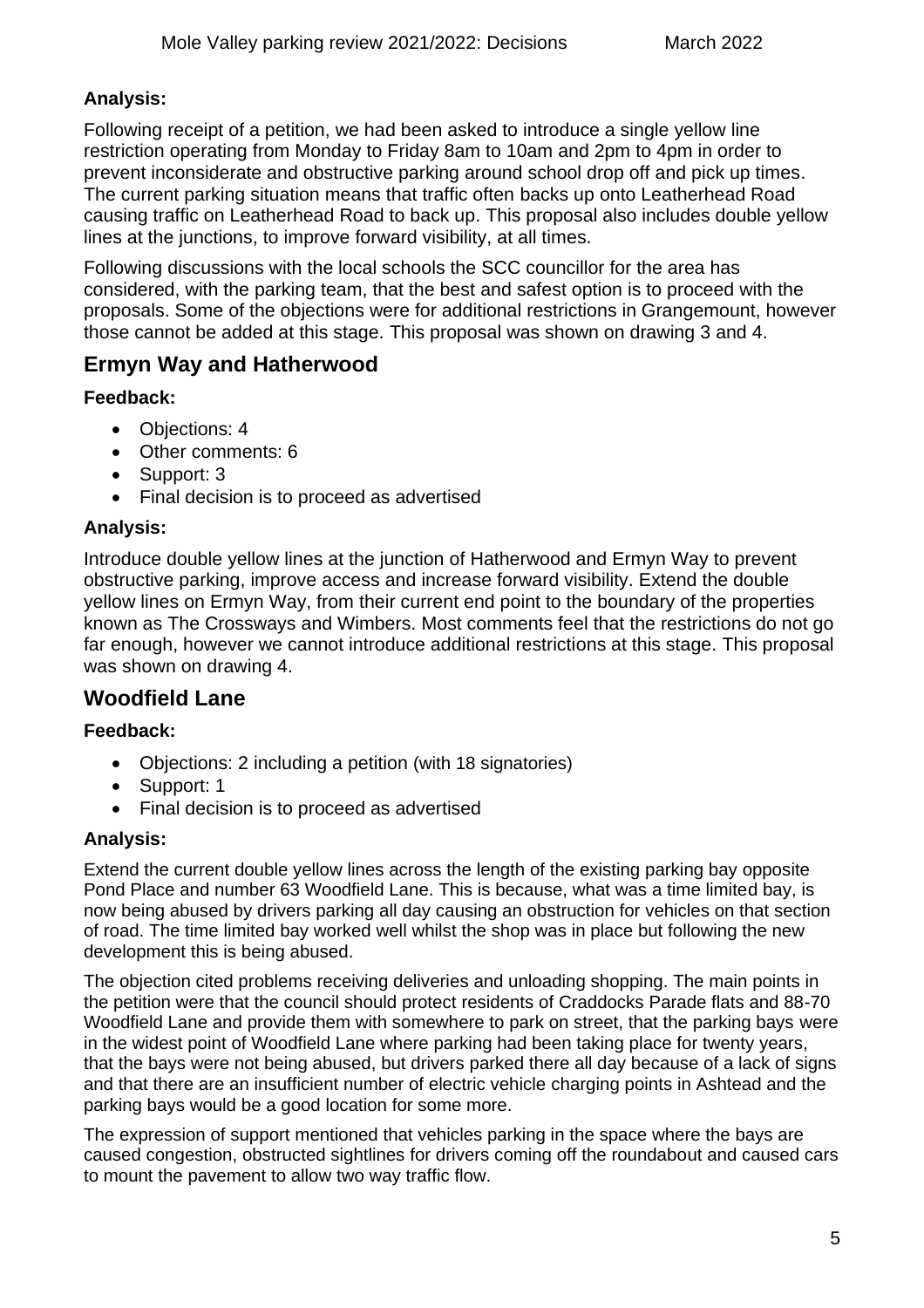Deliveries and loading/unloading can still take place on double yellow lines and the single yellow line will remain in front of the cottages. The bays were never somewhere that local residents could park all day and highways are intended primarily for the passage of vehicles, not as somewhere to park. Although some of the bays are at a wider part of the road, it is not really an appropriate location for them, for the reasons mentioned in the expression of support, and their purpose – to provide short term parking for customers of the adjacent shops – is no longer valid. While it is true that the bays were being abused by all day parking because the signs had been removed during the redevelopment and not been replaced after it was completed, that all day parking served to highlight that it is not a suitable location for vehicles to be parked, whether for long or short periods or while their batteries are being recharged.

The county council, as the highway authority, aims to provide for the safe flow of traffic along the highway, which is compromised by vehicles parked in the bays. The decision is to proceed as advertised for safety reasons. This proposal was shown on drawing 11.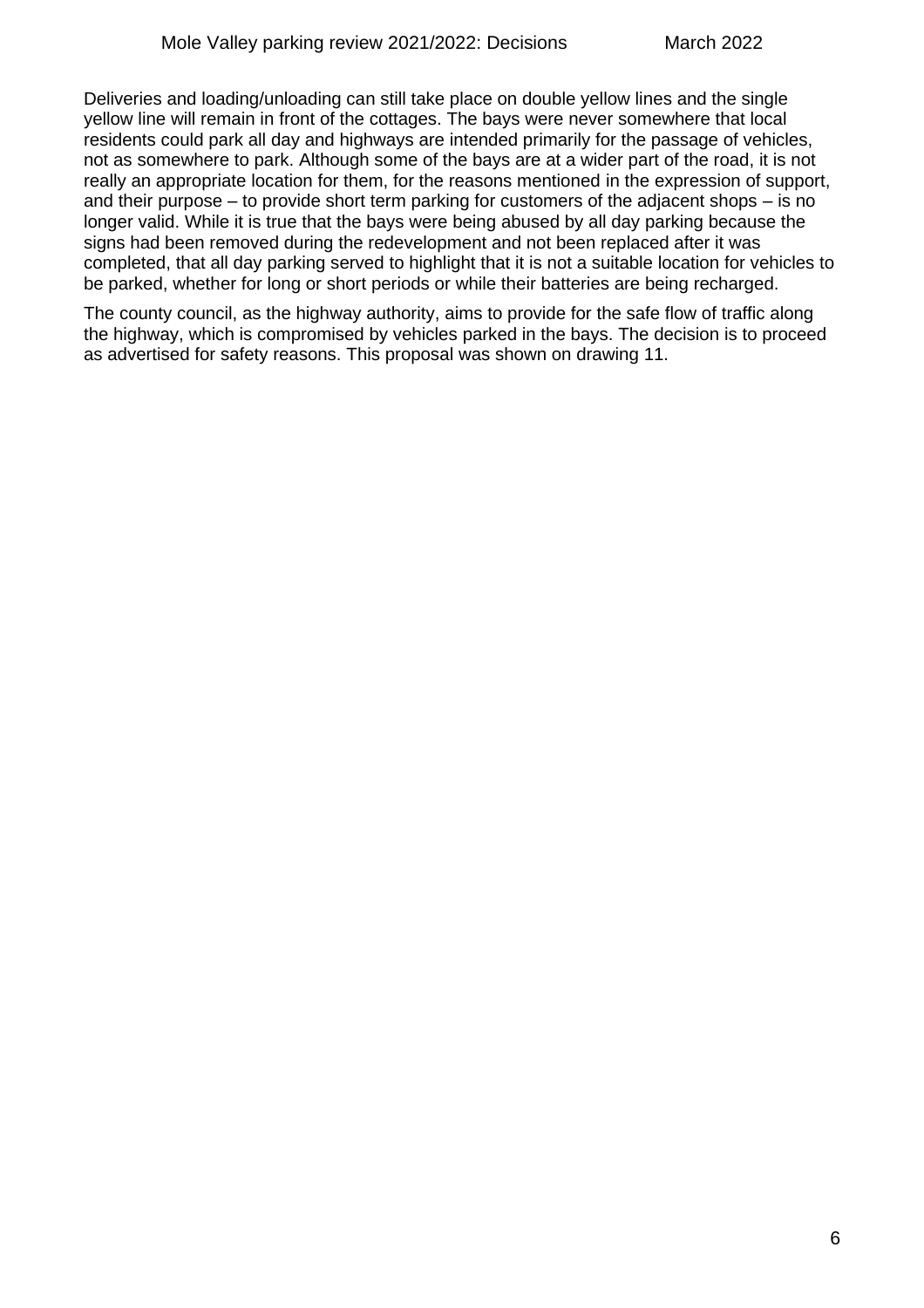# <span id="page-6-0"></span>**Leatherhead and Fetcham East division proposals**

The county councillor for this division is [Tim Hall.](https://mycouncil.surreycc.gov.uk/mgUserInfo.aspx?UID=150)

# <span id="page-6-1"></span>**Leatherhead**

# <span id="page-6-2"></span>**Teazlewood Park**

### **Feedback:**

- Objections: 1
- Support: 10
- Final decision is to proceed as advertised

Introduce double yellow lines on the first bend as you enter Teazlewood Park from Kingston Road. This is to improve access for all vehicles, especially refuse and emergency vehicles and improve forward visibility. Due to the overwhelming support, the decision has been made to proceed as advertised. This proposal was shown on drawing 5.

# <span id="page-6-3"></span>**Sandes Place**

### **Feedback:**

- No feedback received
- Final decision is to proceed as advertised

Introduce double yellow lines on the bend adjacent to number 23 to prevent obstructive parking, improve access and increase forward visibility. As no feedback has been received, we will proceed as advertised. This proposal was shown on drawing 6.

# <span id="page-6-4"></span>**Aperdele Road**

### **Feedback:**

- Objections: 1
- Final decision is to proceed as advertised

This proposal is to remove the existing school keep clear markings as they are now redundant and no longer required, so the decision has been made to proceed as advertised. This proposal was shown on drawing 7.

# <span id="page-6-5"></span>**Cleeve Road and Gaveston Road**

### **Feedback:**

- Objections: 1
- Other comments: 1
- Support: 4
- Final decision is to proceed as advertised

Introduce double yellow lines at the junction to facilitate better movement throughout the junction, to prevent obstructive parking, improve access and increase forward visibility. The percentage of support is higher than the objections, so the decision has been made to proceed as advertised. The proposal was shown on drawing 8.

# <span id="page-6-6"></span>**Linden Road**

- Objections: 3
- Other comments: 1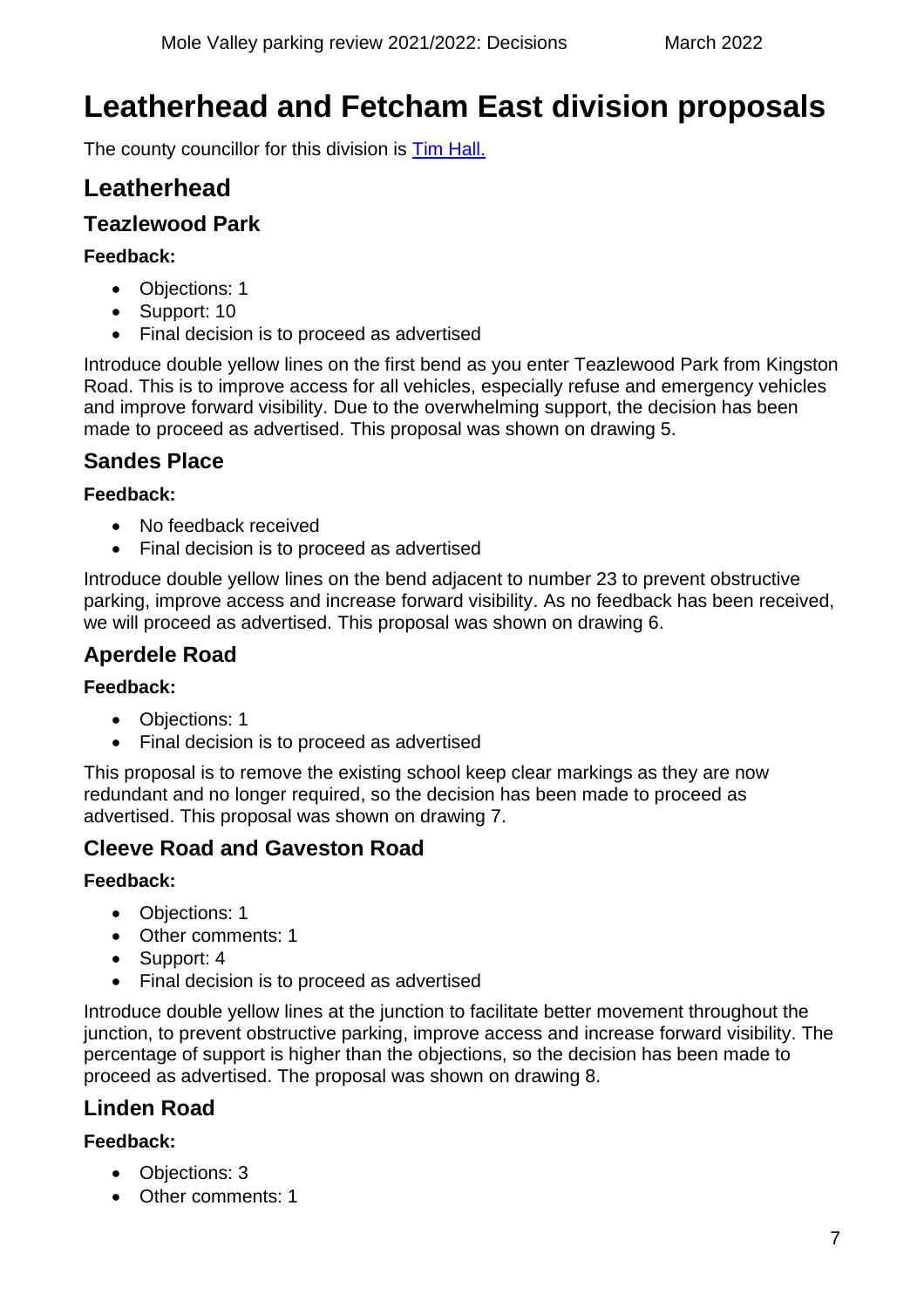- Support: 6
- Final decision is to proceed as advertised

To introduce a residents permit scheme after having received a signed petition, to enable residents to park near to their properties, as they currently have little or no off street facilities available. This scheme would operate from Monday to Saturday 8am to 6pm. All of the objections come from residents of Middle Road, with support from the residents of Linden Road and the other comment asking for inclusion in the scheme as they have access through Linden Road. The proposal was shown on drawing 9.

# <span id="page-7-0"></span>**Highlands Road**

### **Feedback:**

- Objections: 1
- Final decision is to proceed as advertised

Following the introduction of a residents permit scheme on Highlands Road in 2021, the residents have asked that we introduce an additional parking bay to the west of the buildout near Highlands Avenue. The objection was stating that it is currently difficult for staff to park for a local business in Leatherhead, however this would be a new bay and not one that could previously have been used for parking, so the decision has been made to proceed as advertised. The proposals are shown on drawing 10.

# <span id="page-7-1"></span>**Upper Fairfield Road**

### **Feedback:**

- Objections: 8
- Final decision is not to proceed with this proposal

To introduce a new parking bay as an extension of the existing resident permit scheme on Upper Fairfield Road, adjacent to numbers 36 and 38 Upper Fairfield Road. Objections mainly came from Middle Road, who state that this will reduce on street parking for them. One objection also came from one of the properties that the proposal was put forward for, so the decision has been made not to proceed. This proposal is shown on drawing 9.

# <span id="page-7-2"></span>**Upper Fairfield Road**

### **Feedback:**

- No feedback received
- Final decision is to proceed as advertised

Convert the existing disabled parking bays at the end of Upper Fairfield Road, near Leret Way, to time limited bays, operating Monday to Saturday, 8am to 6pm, 2 hours, no return 1 hour. This is because the access to these bays is not suitable for disabled users and the bays remain unused. As no feedback was received, the decision has been made to proceed as advertised. This proposal is shown on drawing 9.

# <span id="page-7-3"></span>**Copthorne Road EV bays**

### **Feedback:**

- No feedback received
- Final decision is to proceed as advertised

As no objections were received, the decision has been made to proceed as advertised, with the best location being on the western side. This proposal was shown on drawing 2 of the Leatherhead electric vehicle bay plans.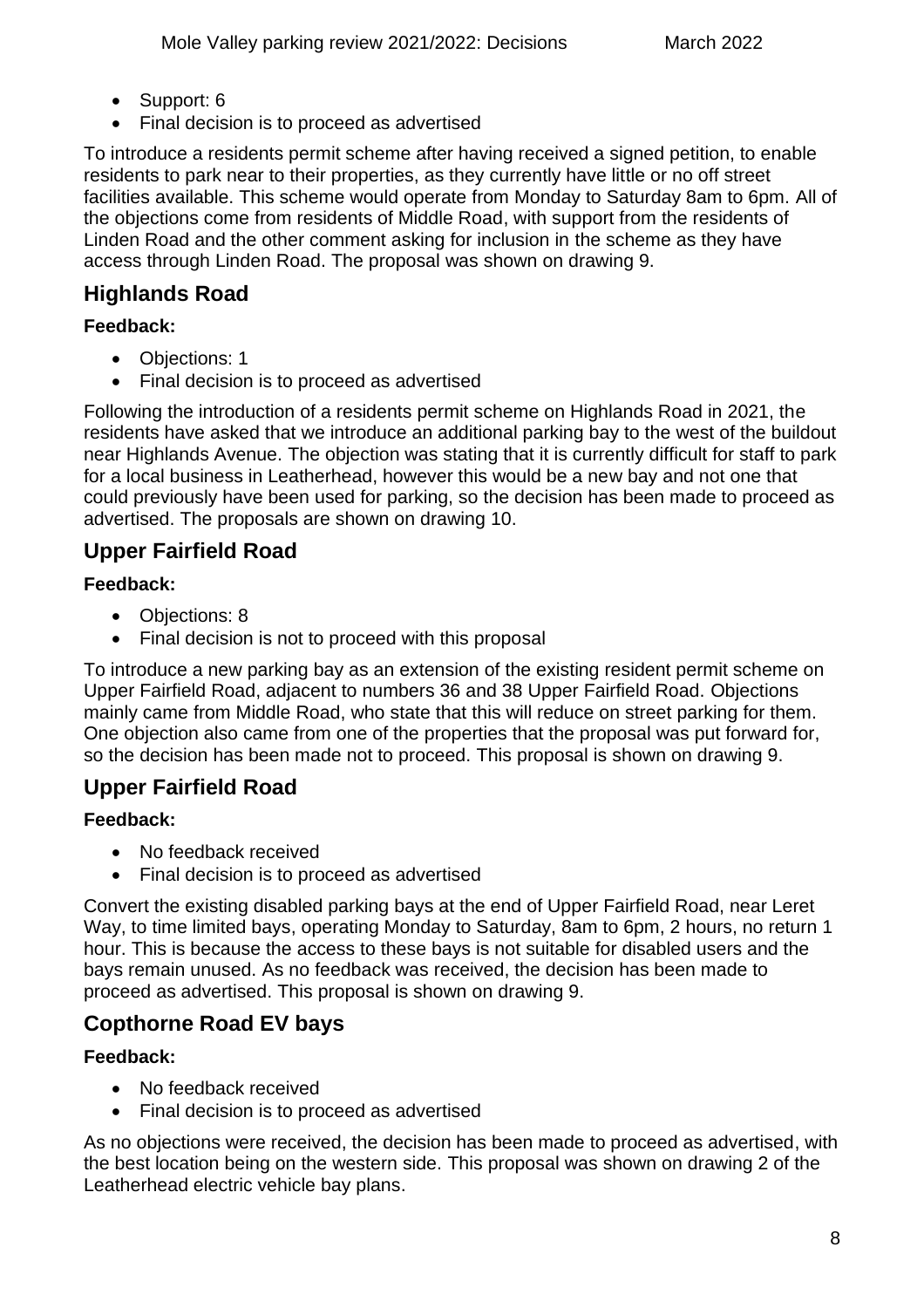# <span id="page-8-0"></span>**Church Street EV bays**

### **Feedback:**

- Support: 2
- Final decision is to proceed as advertised

As we have only received comments of support, the decision has been made to proceed as advertised. This proposal was shown on drawing 2 of the Leatherhead electric vehicle bay plans.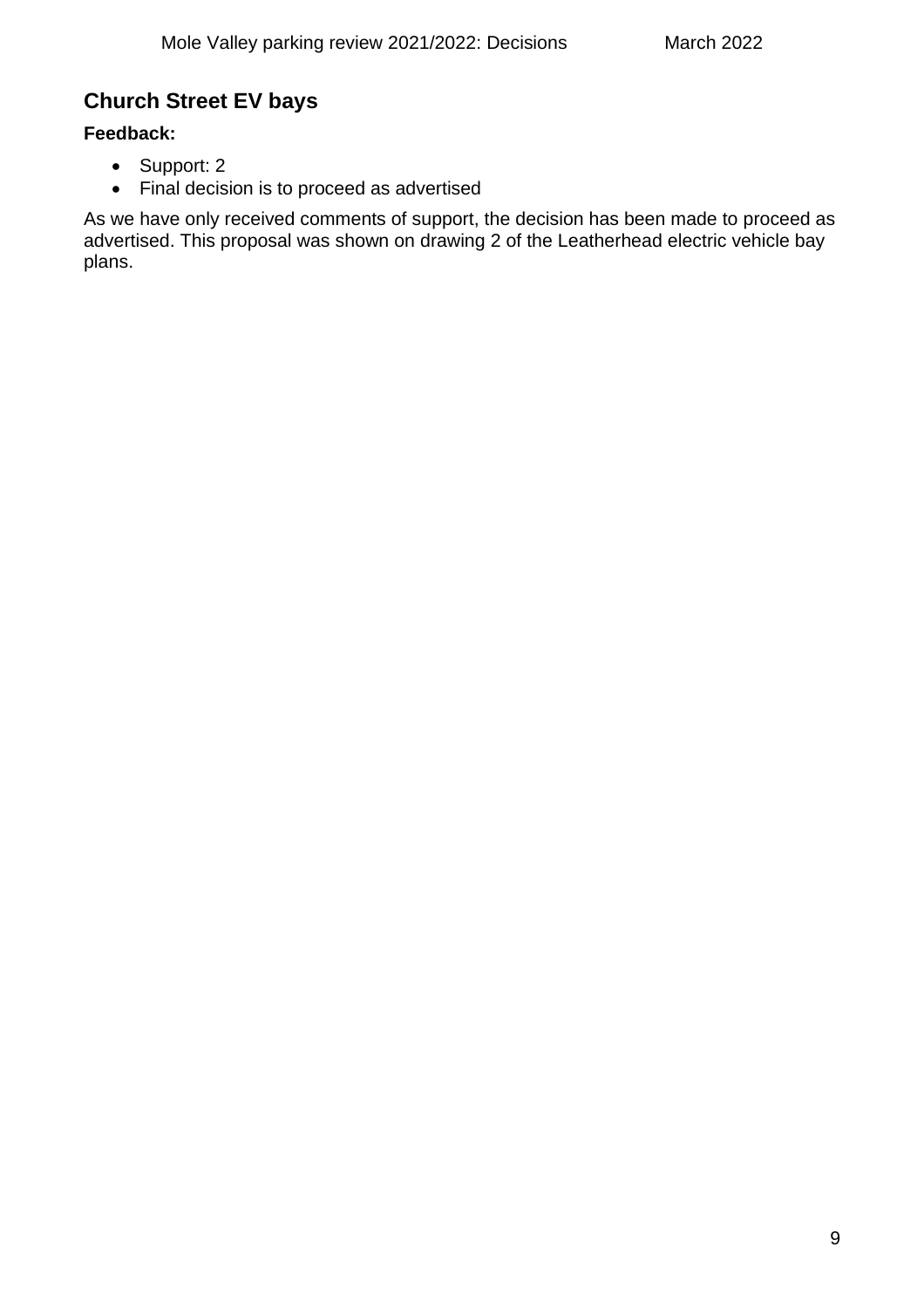# <span id="page-9-0"></span>**Bookham and Fetcham West division proposals**

The county councillor for this division is [Clare Curran.](https://mycouncil.surreycc.gov.uk/mgUserInfo.aspx?UID=135)

# <span id="page-9-1"></span>**Fetcham**

# <span id="page-9-2"></span>**Penrose Road and Copperfields**

### **Feedback:**

- No feedback received
- Final decision is to proceed as advertised

## **Analysis:**

Introduce double yellow lines on both corners and opposite at the junction with Penrose Road to prevent obstructive parking and improve access to and from Copperfields. As no feedback has been received, we will proceed as advertised. This proposal was shown in drawing 12.

# <span id="page-9-3"></span>**Eastwick Road**

### **Feedback:**

- Support: 3
- Final decision is to proceed as advertised

Extend the recently installed double yellow lines, across the access to Highfield Court and close the gap obstructive parking on pavement. All feedback is in support of these proposals. This proposal was shown in drawing 13.

# <span id="page-9-4"></span>**Beales Road and Oveton Way**

### **Feedback:**

- No feedback received
- Final decision is to proceed as advertised

Introduce double yellow lines on the junction to prevent obstructive parking and improve access to and from Oveton Way. As no feedback has been received, we will proceed as advertised. This proposal was shown in drawing 14.

# <span id="page-9-5"></span>**The Spinney**

### **Feedback:**

- Support: 1
- Final decision is to proceed as advertised

Introduce double yellow lines up to and opposite the driveway of number 1 Eastwick Drive to improve access to driveway and prevent obstructive parking. This proposal was shown in drawing 35.

# <span id="page-9-6"></span>**Cobham Road EV bays**

- Objection: 3
- Other comments: 2
- Final decision not to proceed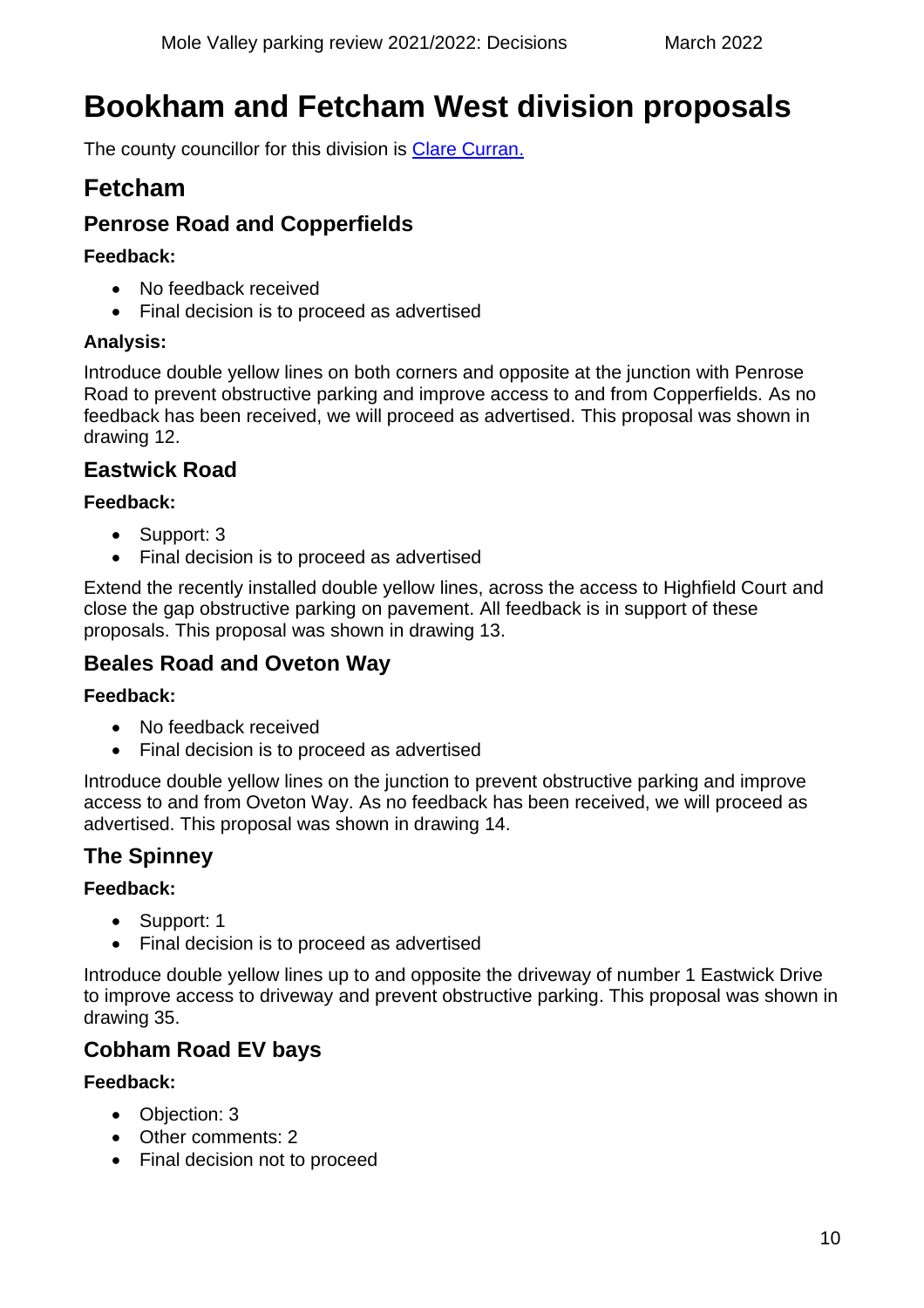The feedback suggests that the bays would be better located further along the shopping parade, rather than outside Sainsbury's. The final decision is not to proceed.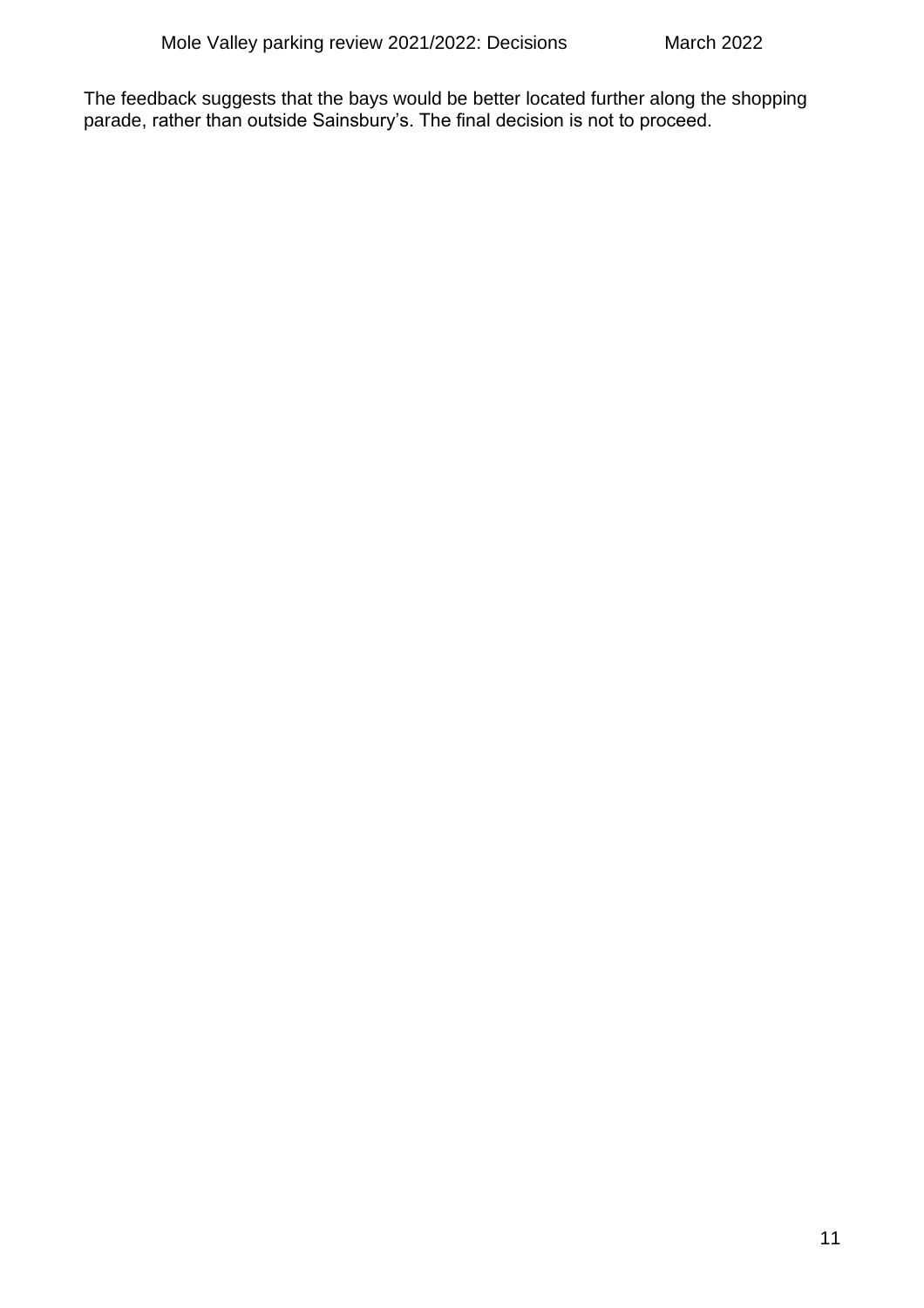# <span id="page-11-0"></span>**Dorking Hills division proposals**

The county councillor for this division is [Hazel Watson.](https://mycouncil.surreycc.gov.uk/mgUserInfo.aspx?UID=192)

# <span id="page-11-1"></span>**Mickleham**

# <span id="page-11-2"></span>**Old London Road**

### **Feedback:**

- Objection: 1
- Other comments: 1
- Support: 6
- Final decision is to proceed as advertised

Introduce a series of double yellow lines along various sections of the road to prevent obstructive parking. Following the ease of Lockdown, visitors to the Box Hill area have parked inconsiderately causing issues with bus routes, access for residents and potential access for emergency vehicles, especially in areas where the carriageway is narrow. As the majority of the feedback is in support of the proposals, the decision has been made to proceed as advertised. This proposal was shown in drawings 15, 16, 17 and 18.

# <span id="page-11-3"></span>**London Road slip road**

### **Feedback:**

- Objections: 1
- Other comments: 1
- Support: 8
- Final decision is to proceed as advertised

Introduce double yellow lines along both sides of the access road, from The Stepping Stones, southwards towards Pixham Lane. Access to this road has been reduced significantly by visitors to Box Hill and The Stepping Stones, meaning residents cannot gain access to private driveways and other larger vehicles, such as emergency vehicles cannot traverse the road. The other comment and objection are asking where visitors to Box Hill should park. This road has a limited width and cannot accommodate parked cars as well as allowing access, therefore the decision has been made to proceed as advertised. This proposal was shown in drawings 22 and 23.

# <span id="page-11-4"></span>**Westhumble**

# <span id="page-11-5"></span>**Chapel Lane and Westhumble Street**

# **Feedback:**

- Objections: 20
- Other comments: 3
- Support: 11
- Decision is to proceed with amendments

Introduce double yellow lines along the length of Chapel Road, Boxhill and Westhumble Station and the Burney Road junction. This is due to visitors to the local sites parking inconsiderately and reducing the width of the carriageway significantly, preventing access for residents and any potential emergency vehicles. Following the feedback received it is recommended that we proceed with amendments. We will proceed with restrictions on both sides of Chapel Lane from Chaucer Cottage to Tudor Cottage (Pilgrims Way entrance)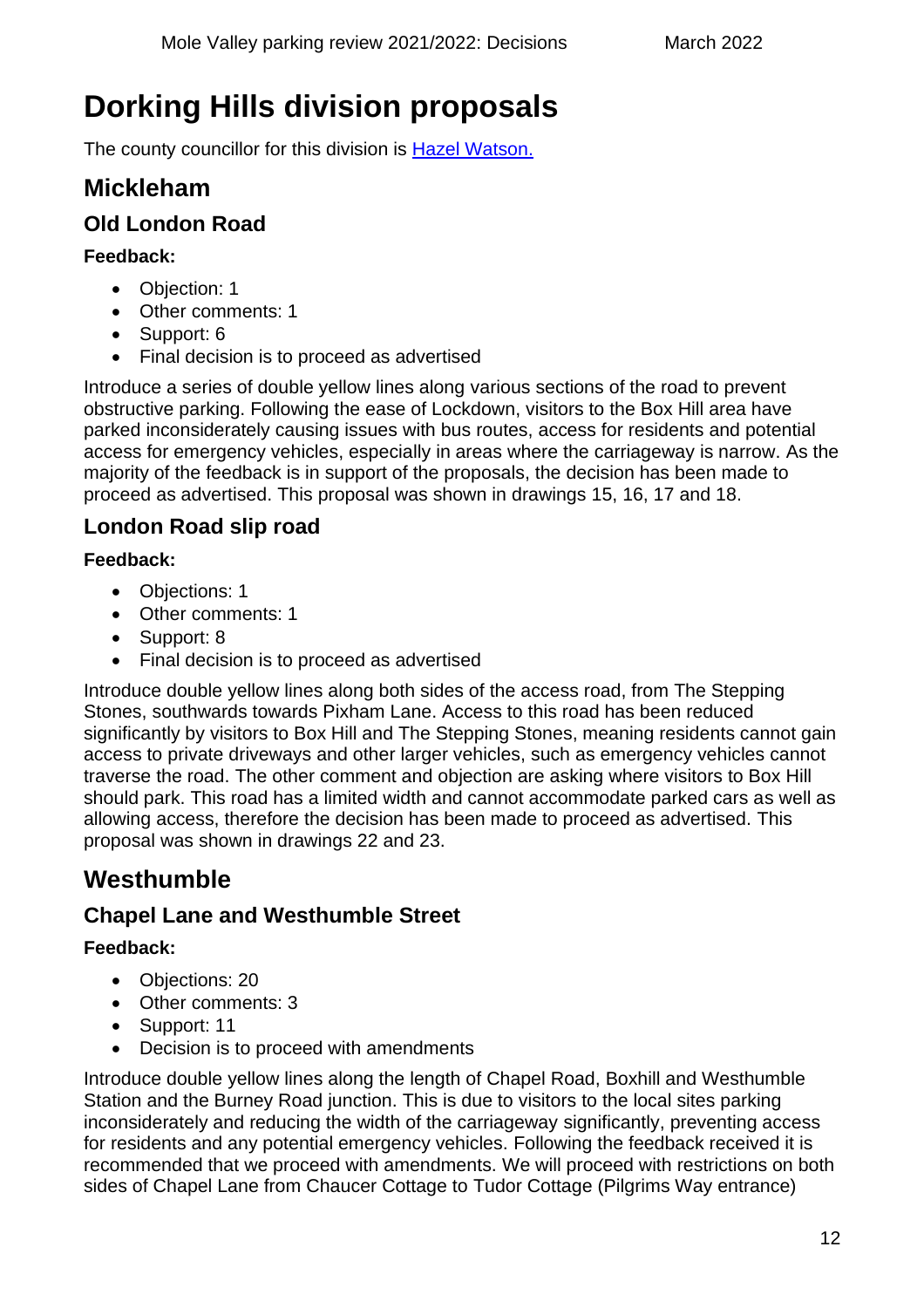where almost all the residents along this stretch of road are in favour of the proposed restrictions and alongside the verge on the north side of Westhumble Street only from the Cleveland Court building, across the vehicular entrance to Cleveland Court, up to and across the point the pavement crosses Westhumble Street (opposite Mulberry Cottage) where, again, the residents on this stretch of road are in favour of such restrictions. These restrictions can be justified on the grounds of necessary road safety. This is a reduced proposal, recognising the 11 supporters of the proposals whilst taking account of the objection to the waiting restrictions throughout the village. These proposals are shown on the revised drawings 19 and 20.

# <span id="page-12-0"></span>**Abinger**

# <span id="page-12-1"></span>**Felday Road**

### **Feedback:**

- Support: 3
- Final decision is to proceed as advertised

Introduce double yellow lines on both sides from the end of the existing yellow lines, southwards to the access to Moorland Cottages. This is to remove obstructive parking, which was highlighted throughout the recent pandemic. Following support for this proposal, it has been decided to proceed as advertised. This proposal was shown in drawing 32.

# <span id="page-12-2"></span>**Dorking**

## <span id="page-12-3"></span>**Ansell Road**

### **Feedback:**

- No comments received
- Final decision is to proceed as advertised

Include residents of Kian Court into the existing resident permit scheme. What was 'Forge House' listed in the traffic order, has now been converted into flats and renamed Kian Court. As there were no objections, the decision has been made to proceed as advertised. There was no drawing for this proposal.

# <span id="page-12-4"></span>**London Road EV bays**

### **Feedback:**

- Objection: 1
- Final decision is to proceed as advertised

As we have only received one objection but feel that this bay will benefit the community as a whole, therefore the decision has been made to proceed as advertised. This proposal was shown on drawing 1 of the Dorking electric vehicle bay plans.

# <span id="page-12-5"></span>**Pixham Lane EV bays**

### **Feedback:**

- Objections: 9
- Other comments: 1
- Final decision is not to proceed

As we have received mostly objections from residents concerned about the current lack of parking, the decision has been made not to proceed with this proposal. This proposal was shown on drawing 1 of the Dorking electric vehicle bay plans.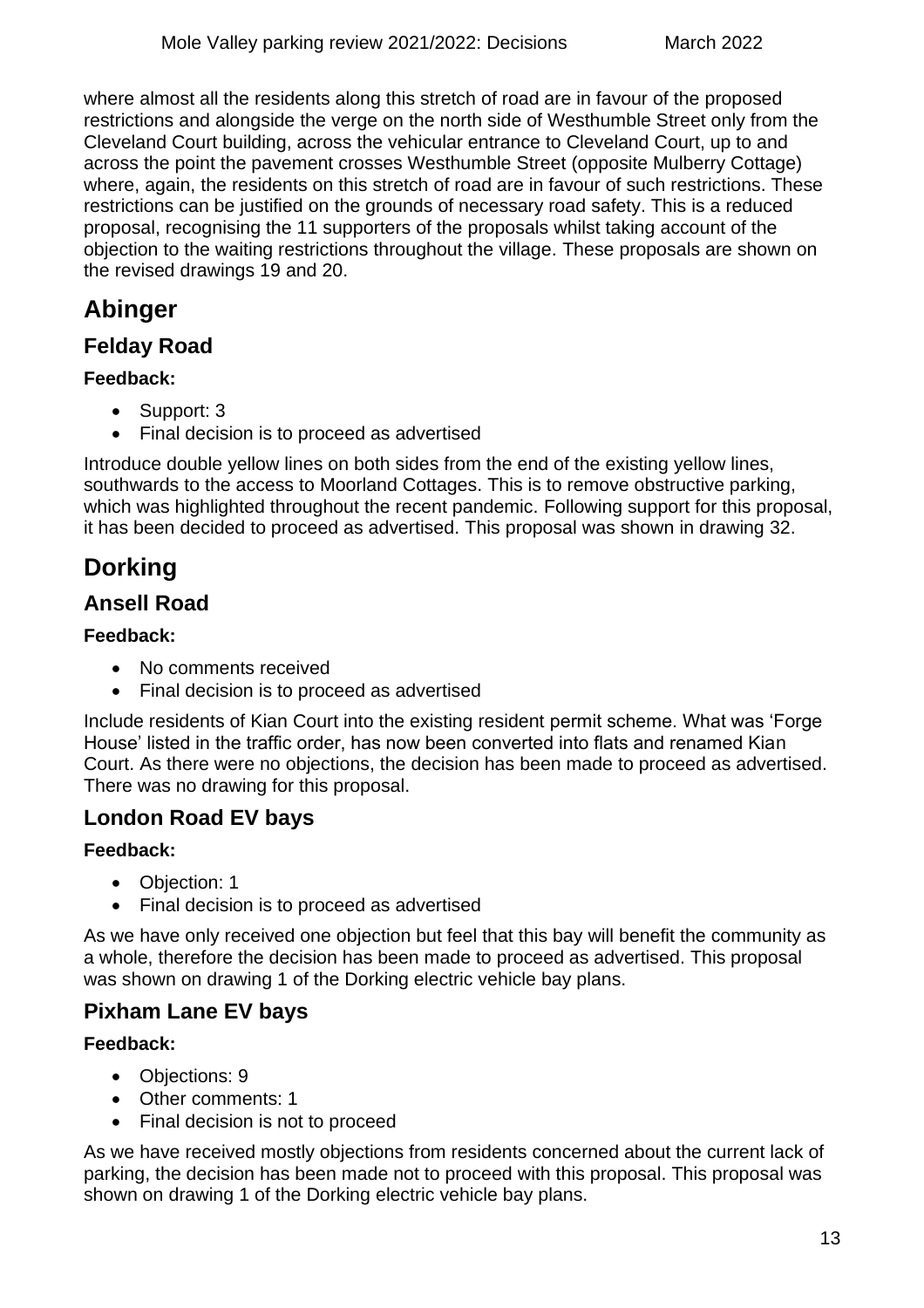# <span id="page-13-0"></span>**Dorking Rural division proposals**

The county councillor for this division is [Helyn Clack.](https://mycouncil.surreycc.gov.uk/mgUserInfo.aspx?UID=130)

# <span id="page-13-1"></span>**Brockham**

# <span id="page-13-2"></span>**A25 Reigate Road and Brockham Lane**

### **Feedback:**

- Objections: 1
- Support: 1
- Final decision is to proceed as advertised

### **Analysis:**

Introduce double yellow lines on the junction to prevent obstructive parking and improve access to and from Brockham Lane. The objection is from a local resident who favours parking in the area, whilst the support is from the local parish council, who are happy with the proposals, but would like them to go further. This proposal was shown in drawing 24.

# <span id="page-13-3"></span>**Beare Green**

# <span id="page-13-4"></span>**Old Horsham Road**

Feedback:

- Objections: 68
- Other comments: 1
- Support: 1
- Final decision is not to proceed

### **Analysis:**

Introduce double yellow lines between Greenfields Place and the A24 Horsham Road. The approach to this junction is hindered by parked cars and is used by large farm machinery, as well as buses and HGVs. The approach to the A24 is often hindered.

Also introduce a 20 minute loading bay that operates from Monday to Saturday 8am to 6pm to formalise the existing loading area layby. Due to the overwhelming number of objections to these proposals, we have decided not to proceed. This proposal was shown in drawing 33.

# <span id="page-13-5"></span>**Charlwood**

# <span id="page-13-6"></span>**Chapel Road and Swan Lane**

Feedback:

- Objections: 20
- Other comments: 3
- Support: 11
- Final decision is to proceed as advertised

### **Analysis:**

Introduce double yellow lines on the junction to prevent obstructive parking and improve access to and from Swan Lane. After discussions with the local councillor it has been decided to proceed as advertised, but to look at the area more closely to assess the parking issues and requirements. This proposal was shown in drawing 34.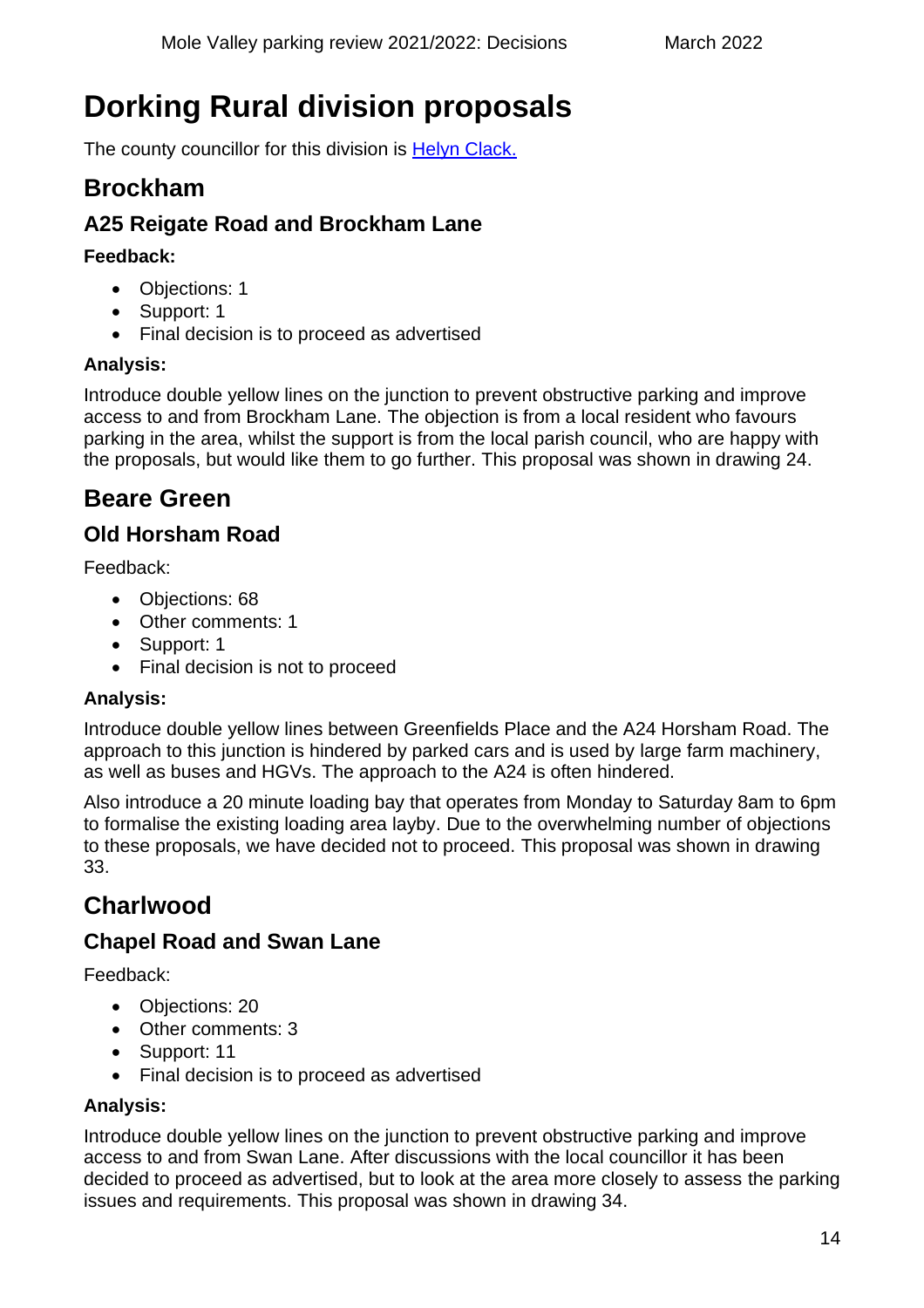# <span id="page-14-0"></span>**Dorking South and Holmwoods division proposals**

The county councillor for this division is [Stephen Cooksey.](https://mycouncil.surreycc.gov.uk/mgUserInfo.aspx?UID=132)

# <span id="page-14-1"></span>**Dorking**

# <span id="page-14-2"></span>**Vincent Road, South Street**

### **Feedback:**

- Objections: 14
- The final decision is not to proceed with these proposals

### **Analysis:**

Introduce double yellow lines on South Street prior to the junction and on the northern side of Vincent Road across the access of number 118 South Street. This is to facilitate access to the parking bays that run adjacent to the building line of number 118 South Street and the vehicular access behind the same property. The objections describe how valuable parking would be removed from this area if the proposals were to go ahead. This proposal was shown in drawing 25.

# <span id="page-14-3"></span>**Rose Hill**

### **Feedback:**

- Other comments: 1
- Final decision is to proceed as advertised

### **Analysis:**

Introduce double yellow lines on the northern corner of Rose Hill and the access to Rose Hill Lodge, to prevent obstructive parking and improve site lines when exiting on to Rose Hill. The other comment suggested that further restrictions are needed on the opposite corner, which we cannot introduce at this stage. This proposal was shown in drawing 25.

# <span id="page-14-4"></span>**Knoll Road**

### **Feedback:**

- Objections: 4
- Other comments: 1
- Support: 2
- Final decision is not to proceed

### **Analysis:**

Introduce double yellow lines on the junction to prevent obstructive parking and improve access to and from Roman Road (private road). It was felt that introducing restrictions at this location would be detrimental to resident parking in the area and that the junction is very wide and no obstructions are caused by parked cars. This proposal was shown in drawing 26.

# <span id="page-14-5"></span>**Tollgate Road**

- Objections: 3
- Support: 1
- Final decision is not to proceed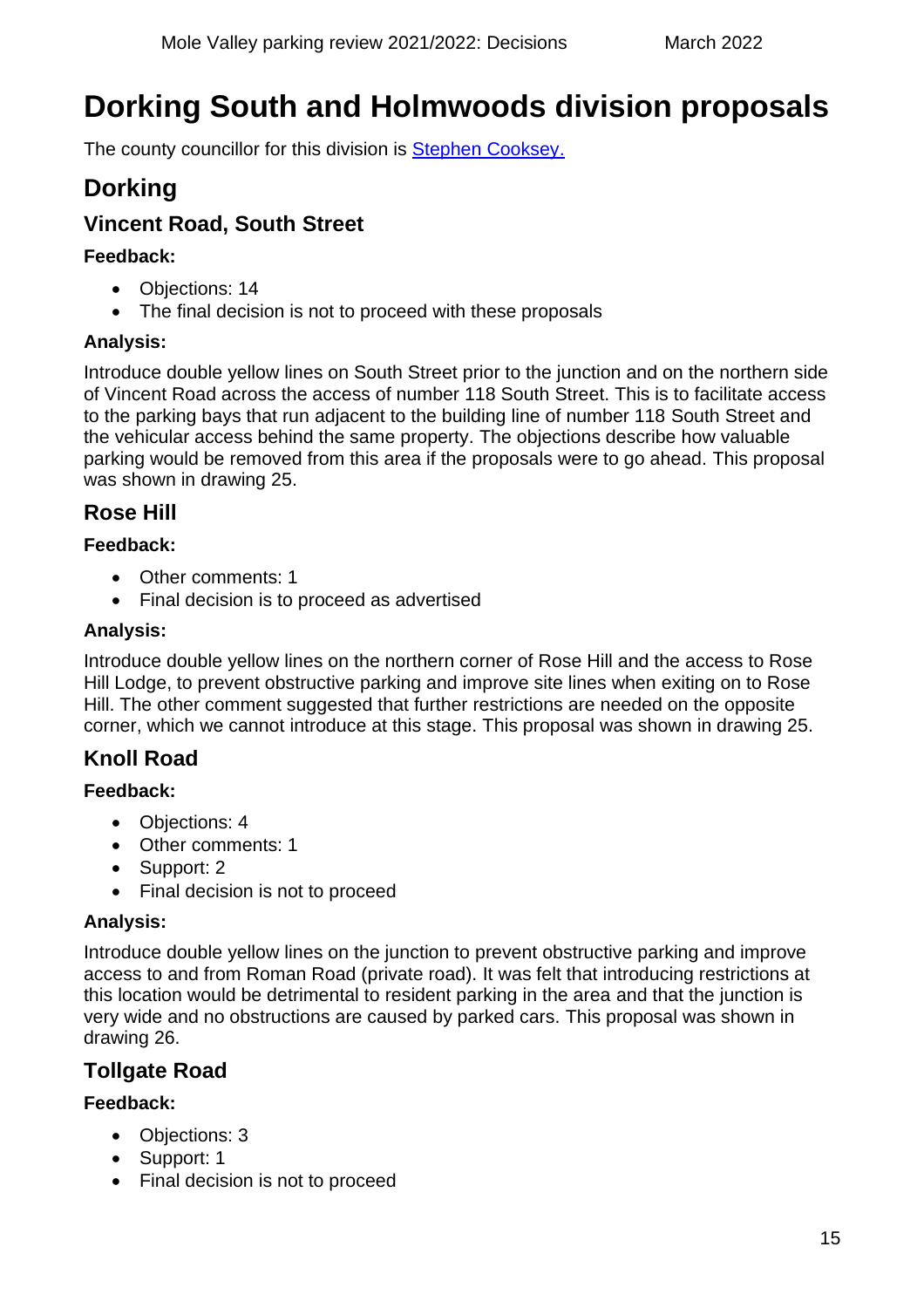### **Analysis:**

Reinstate double yellow lines that were removed a few years ago. Access to Martineau Drive is restricted by parking opposite. The objections state that the restrictions were removed to facilitate more parking for residents and that it should remain that way. The road is not so heavily traffic as to cause major obstructions to those exiting Martineau Drive. This proposal was shown in drawing 27.

# <span id="page-15-0"></span>**Glebe Road**

### **Feedback:**

- No comments received
- Final decision is to proceed as advertised

### **Analysis:**

Include residents of Sondes Farm in the existing residents permit scheme, to enable them to purchase permits. Although they have some private off-street parking, they do not have enough or any parking for visitors. We have had a few requests recently from Sondes Farm residents asking to be included within the scheme. No feedback was received, so we are proceeding with the proposals as advertised. No drawing for this proposal.

# <span id="page-15-1"></span>**Arundel Road, Howard Road**

### **Feedback:**

- No comments received
- Final decision is to proceed as advertised

### **Analysis:**

Include the resident of 36 Mount Street in the existing residents permit scheme. They do not have any off-street parking available. No feedback was received, so we are proceeding with the proposals as advertised. No drawing for this proposal.

# <span id="page-15-2"></span>**Holmesdale**

# <span id="page-15-3"></span>**Holmsdale Road, Holmbury Drive, Abinger Close, Shelwood Drive and Spook Hill**

### **Feedback:**

- Objections: 49
- Other: 2
- Support: 8
- Final decision is not to proceed with these proposals

### **Analysis:**

There were various proposals for double yellow lines throughout the area, but due to the high number of objections to these proposals it has been decided not to progress any of the proposals on drawings 28, 29, 30 and 31, as it is felt by residents that this will greatly reduce available parking in the area.

# <span id="page-15-4"></span>**Harrow Road East EV bays**

- Objections: 2
- Support: 1